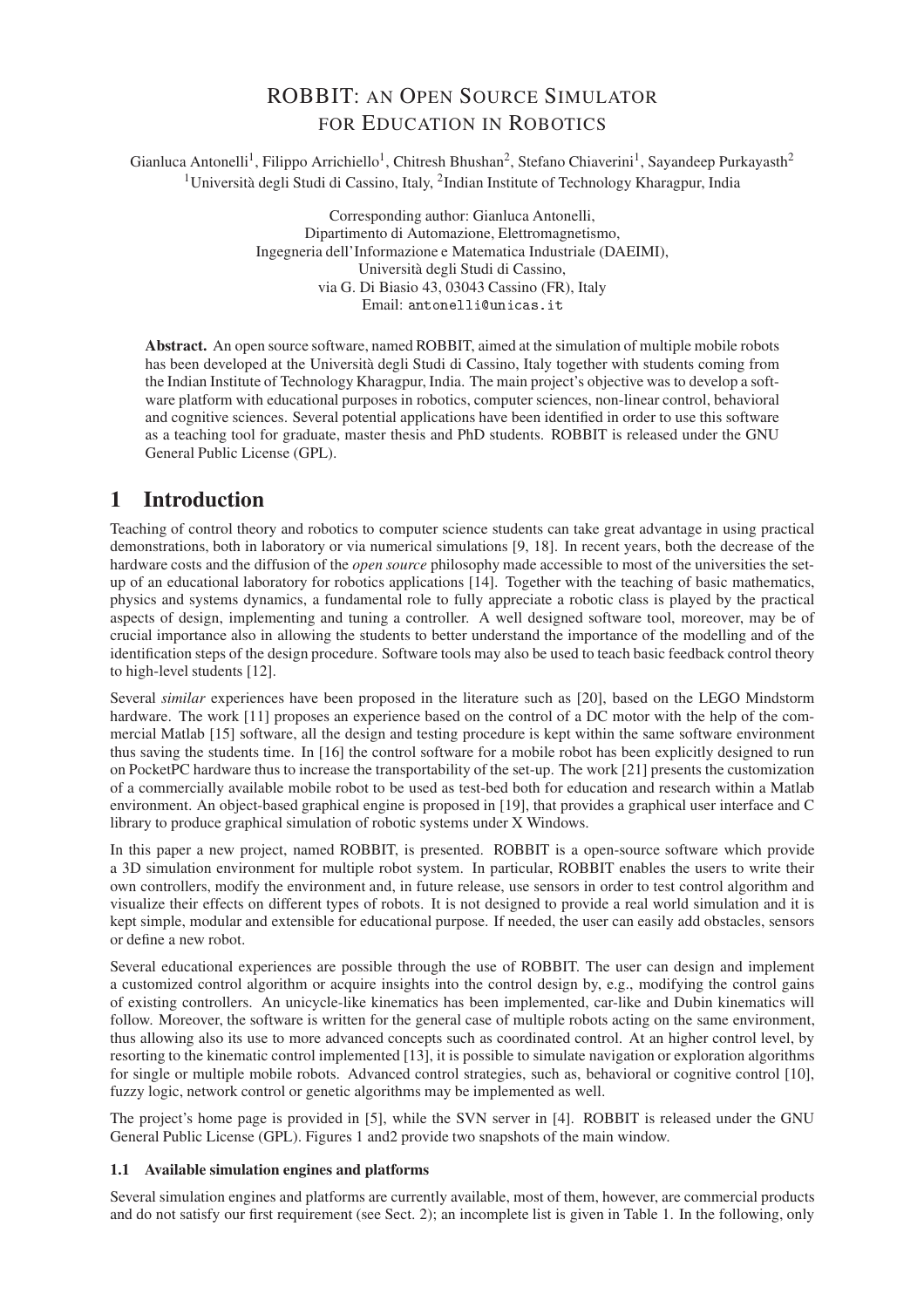

**Figure 1:** Snapshot of the main ROBBIT's windows simulating 6 mobile robots with a tennis ball as obstacle.



**Figure 2:** Snapshot of the main ROBBIT's windows simulating 5 mobile robots and several obstacles.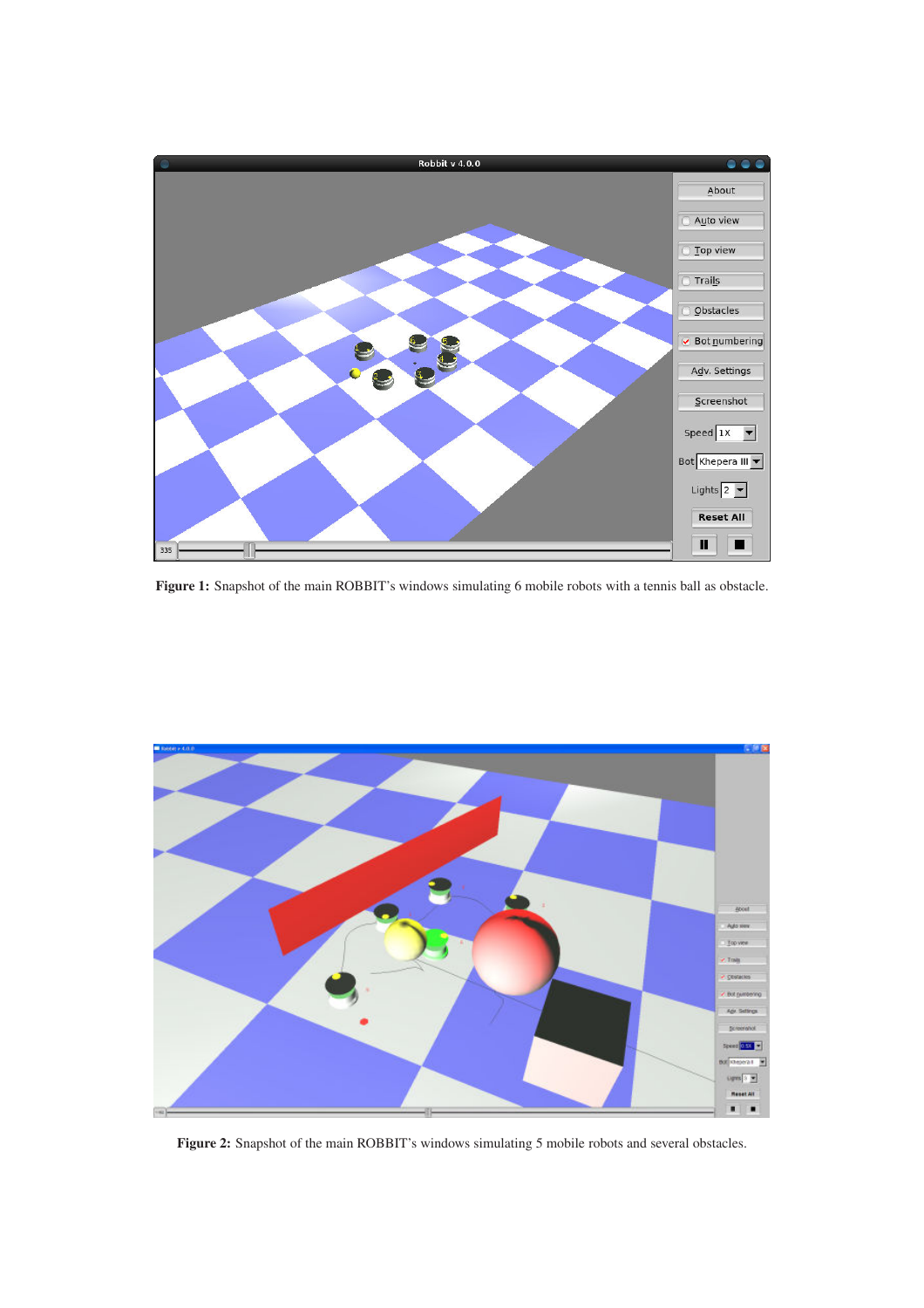| Name                           | type               |
|--------------------------------|--------------------|
|                                |                    |
| breve [7]                      | Open Source & free |
| <b>CLARAty</b>                 | Open Source        |
| <b>Evolution Robotics ERSP</b> | Commercial         |
| <i><b>iRobot AWARE</b></i>     | Commercial         |
| Microsoft Robotics Studio [1]  | Commercial/free    |
| OpenJAUS                       | Open Source        |
| OROCOS <sup>[6]</sup>          | Open Source & free |
| Player, Stage, Gazebo [2]      | Open Source & free |
| Simbad [17, 3]                 | Open Source & free |
| Skilligent                     | Commercial         |
| URBI                           | Commercial         |
| Webots                         | Commercial         |

**Table 1:** Some popular platforms and simulation engines.

the free software, or commercial one with free release for academics, will be briefly discussed.

Microsoft recently developed a robotics software platform named Microsoft Robotics Studio [1]. It provides both a simulation environment and a graphical service development toolkit. It implements behavior coordination by resorting to the concept of service arbiters. It is a commercial software available free for academic.

OROCOS [6] is the acronym for Open Robot Control Software project. The project's aim is to develop a generalpurpose, free software, and modular framework for robot and machine control. It is not, thus a simulation engine but a platform. It has been designed with a special care for real-time applications and for Linux O.S. (Operative System) only. It does not have a graphical development neither a simulation environment.

Simbad [17, 3] allows the simulation of single or multiple robots in 3D and it has been developed with education purposes besides the scientific ones. As ROBBIT, It has to be interpreted as an open framework to test new ideas. It is written in Java (requires Java3d library) and runs on Mac OSX, Windows XP and some Linux distributions.

On the same philosophy of open source and free software is also Breve [7], written in Python. The user can develop her/his own controller also using a simple scripting language called *steve*.

The most interesting project, from the educational point of view, is given by the triad Player, Stage and Gazebo [2]. They are independent projects that are coordinated in order to be used jointly. Player is an open source TCP/IPbased hardware abstraction layer for several robotics hardware platforms. Stage and Gazebo implements accompanying simulation environments, they use ODE (Open Dynamic Engine - a rigid body dynamics simulator) to compute physical interaction with the environment. These projects are both Open Source and Free, they are probably among the most popular simulation engines in the research laboratories worldwide. They can be used on the following O.S.: Linux, Solaris, \*BSD and Mac OSX but not Windows. They represent a powerful tool that needs some time to be learned.

### **2 ROBBIT overview**

The choice to develop an open source software was natural after a long list of requirements:

- Free. The first requirement is probably the most serious: ROBBIT needs to be free (as free beer). One of the aims is that students can use ROBBIT using their home computers, moreover, low-budget academic groups should be able to use ROBBIT at no cost as well. It is well known that, for a private, the decision to use proprietary code versus open source code is given by the balance of the economical aspect versus the supposed larger time needed to work with open source SW. In this case, however, practicing with the code is one of the purposes of the project and thus the balance is polarized towards the open source choice;
- Portable. Open source code is usually more portable than closed one. There is no need to install hardware keys or install proprietary software in all the machines where the code needs to run. ROBBIT has been written in share mainly by the Authors of this article relying only to popular libraries;
- Platform independent. ROBBIT is available both for Windows and Linux. Most of the proprietary libraries are developed for Windows only;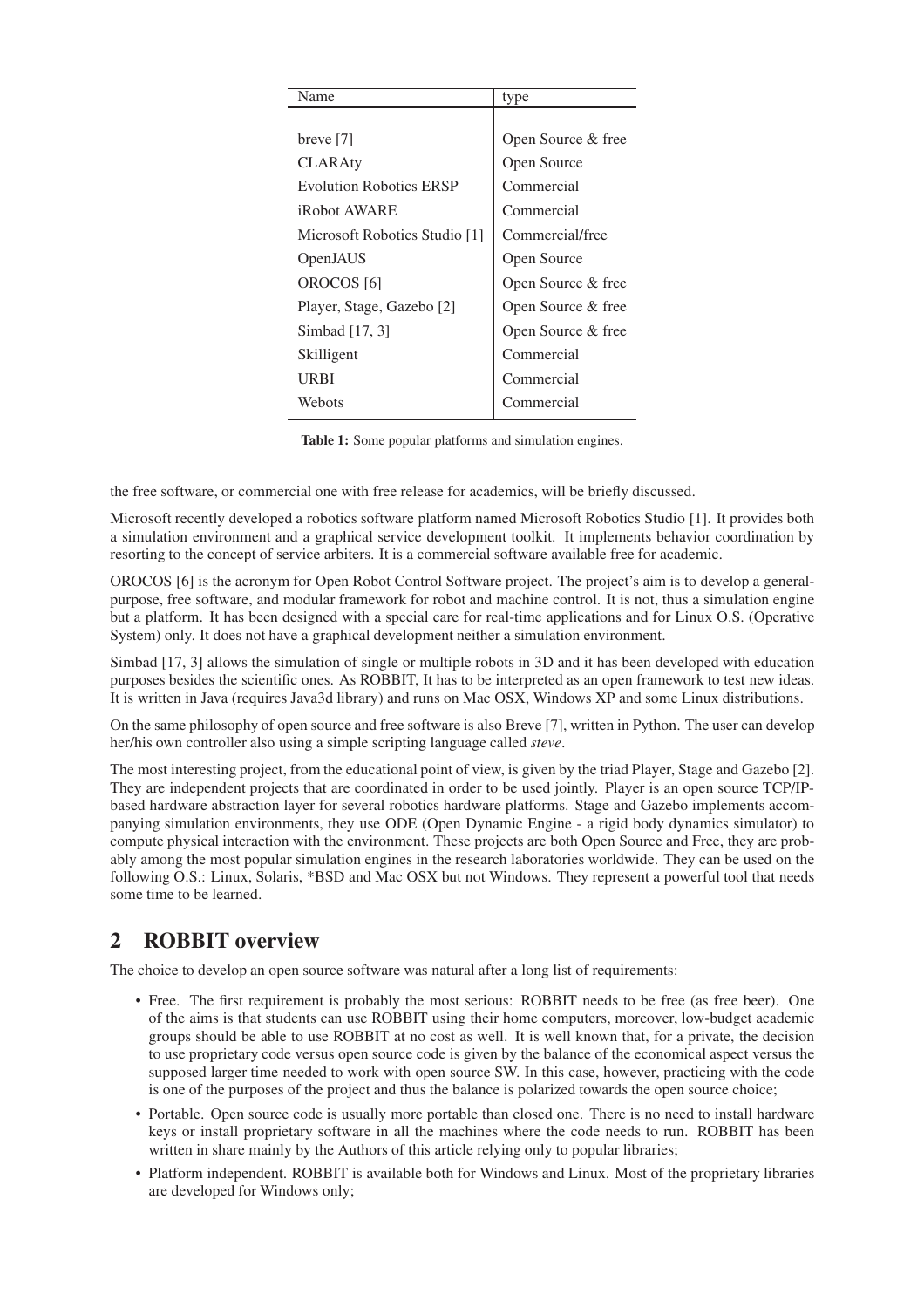| O.S. version       | Linux (kernel $2.6.24-19$ ), Windows (XP)                        |
|--------------------|------------------------------------------------------------------|
| C compiler         | C, C++ (with Standard Template Library)                          |
| OpenGL             | openGL Utility Toolkit v3.7.6 (Windows) / Freeglut 2.4.0 (Linux) |
| <b>GUI</b> toolkit | FLTK with FLUID v1.1.9                                           |
| image library      | libpng $v1.2.31$                                                 |

**Table 2:** Main software requirements to run ROBBIT.

- Possibility to switch versus hardware-in-the-loop tests. For this project, the hard real-time issue has not been considered. Using (also) Linux, however, makes it easier to upgrade to a real-time Linux kernel and thus to the possibility to use ROBBIT for hardware-in-the-loop tests;
- Free (as free speech). Our educational role should be also to promote the wider diffusion of the expertise we learned trying, whenever possible, to avoid artificial threshold. Notice that the slogan was thought for the *Free Software* and some differences arise with respect to the Open Source philosophy.

Finally, it is necessary to take into account that several, independent, researches demonstrated that Open Source software and Operative Systems are more reliable and performing than the closed counterparts. Moreover, the open-source-community is generally more motivated.

Several other requirements, independent from the Open Source choice, have been imposed to ROBBIT such as the modularity and the simplicity of use.

# **3 How to use it**

ROBBIT is released under the GNU General Public License (GPL) and it is available both for Windows and Linux platform. It can be downloaded at the webpage in [4]. Before the installation it is requested to install the list of free packages given in table 2.

When running, ROBBIT looks like a graphical interface that allows the user to select different options. At first, the user has to select the source of simulation data to visualize. The user can chose a sample log file from the archive or he can chose his self-developed log file. Then, ROBBIT reads the data from the chosen file and shows the motion simulation in the graphical window.

From the interface the user can choose the visualization parameters like camera position or light sources. Moreover he can chose to take some snapshots during the simulation run.

The user have to select the kind of robots used for the simulation. At the actual stage model for both Khepera II and Khepera III robots (manufactured by K-Team) are available. However, the user can define its own robot models.

The interface allows the user to visualize or not the obstacles in the environment, whose position is read from a text file. On the basis of the chosen robots and on their size, ROBBIT recognize the occurrence of collisions with obstacles (if selected) or among the robots. The collisions are evidenced by a temporary change of the robots' color.

The user can chose to visualize some variable useful to understand the behavior of their controller, e.g. paths of the robot, path of the robots' centroid, safety region for obstacle avoidance.

ROBBIT can be easily interfaced with the program containing the control law through text files that contain information about position and orientation of the robots.

### **4 A case study**

As a case study on the use of ROBBIT, the research results presented in [8] are briefly summarized. In this paper a coordinate control strategy for multiple robot escorting an autonomous target is presented. After the theoretical development of the approach, the first simulations were run under the ROBBIT environment. ROBBIT allowed to debug the control code, test the validity of the control law and tune the control gains before doing the experiments. In particular, ROBBIT was used to simulate the motion of a team of khepera II mobile robots; at this purpose a realistic kinematic model of the khepera II robots was used to test the developed control law for non-holonomic vehicle with unicycle-like kinematics. Finally, the same code use for the simulation under ROBBIT was used to perform the experiments with a team of 7 khepera II. The use of ROBBIT gave a reasonable guarantee that the code was debugged and properly working; then, a fine tuning of the control gains was done on the basis of the real dynamics of the system. Figure 3 shows the software architecture.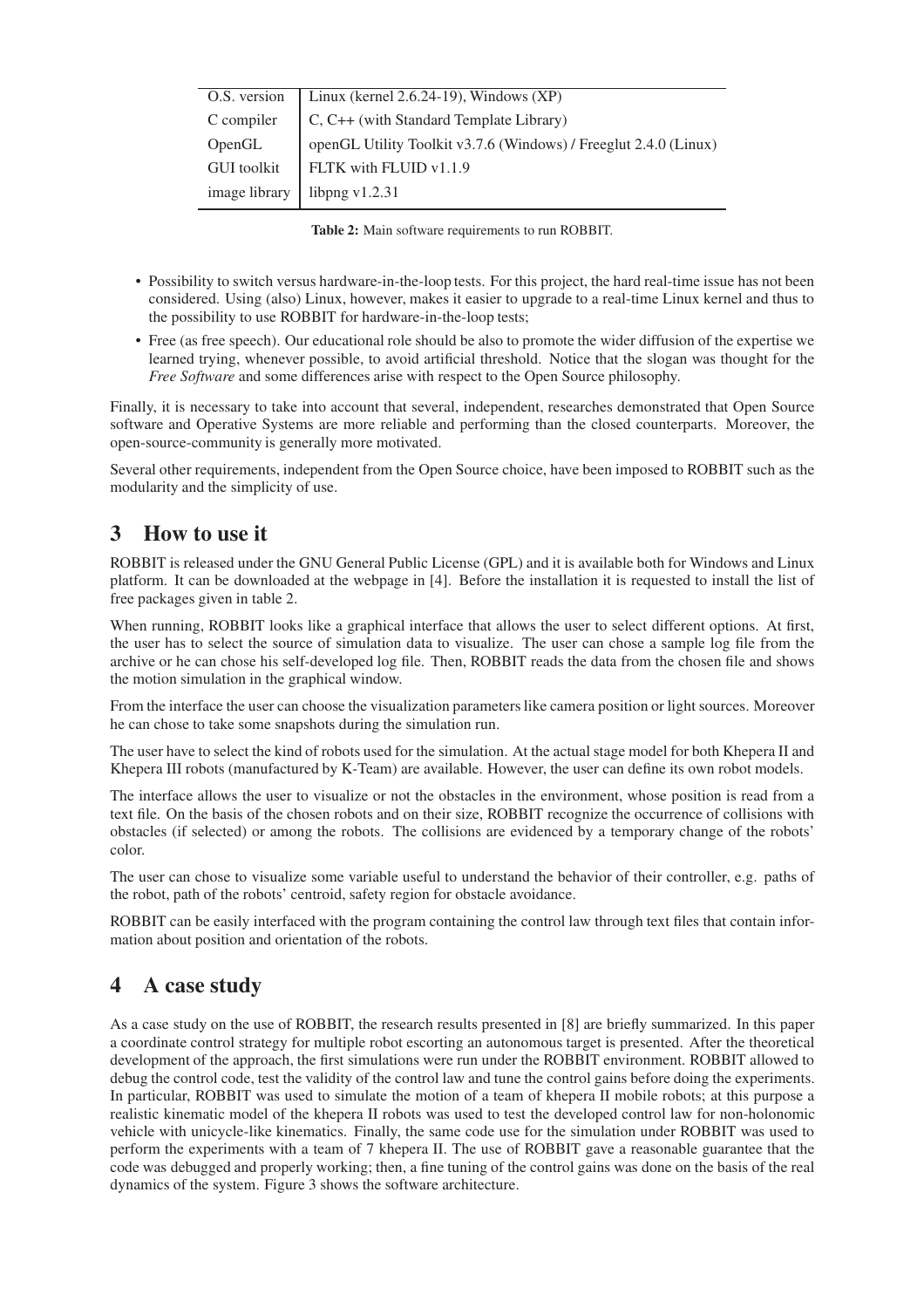

**Figure 3:** Sketch of ROBBIT as used in an experimental set-up.

Figure 4 reports a sketch of the Laboratorio di Automazione Industriale at the University of Cassino where ROBBIT is used as a tool for education and research and where the results presented in [8] have been run. The video of those experiences can be found at http://webuser.unicas.it/lai/robotica/video.



**Figure 4:** Sketch of the mobile robots experimental facility available at Laboratorio di Automazione Industriale at the University of Cassino where ROBBIT is used as a tool for education and research.

### **5 Future developments**

ROBBIT is seen as an open project, where the user can develop her/his own modules depending on the necessity. Some scheduled developments concern:

- Decentralization of the control software for multiple robots. The control code currently run on a single machine and the decentralization of the controllers is obtained by software filtering of the available information. It is of interest to actually decentralize the controllers by running separate asynchronous threads.
- The current version of ROBBIT only allows to define simple objects to be used as obstacles during the